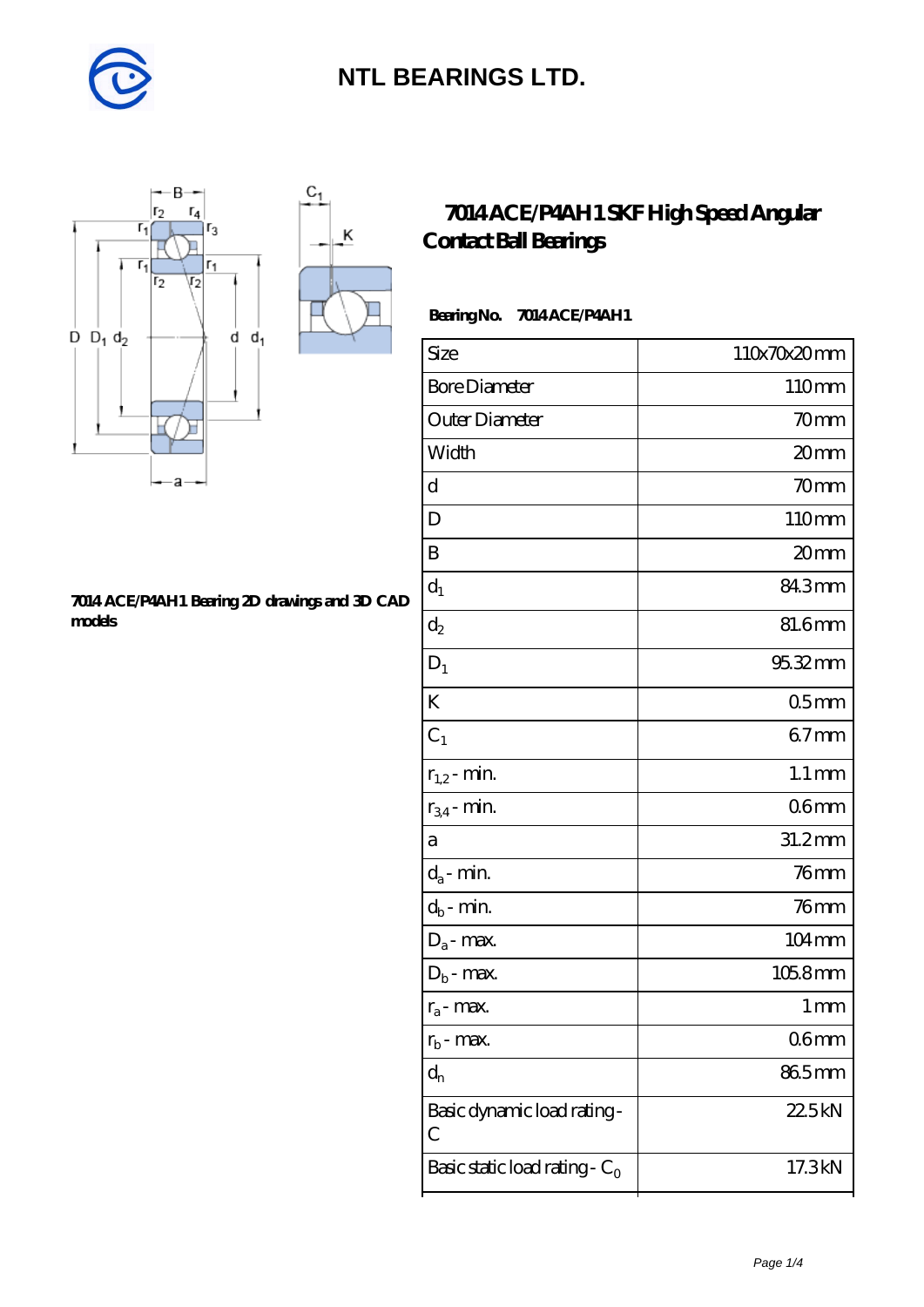

| 0.735kN     |
|-------------|
| 15500r/min  |
| 24000mm/min |
| $9.525$ mm  |
| 25          |
| 82cm3       |
| 068         |
| 087         |
| 038         |
| Q41         |
| 092         |
| 1.41        |
| 0.76        |
| 067         |
| 200N        |
| 610N        |
| 1220N       |
| 1.09        |
| 0.99        |
| 1           |
| 1.03        |
| 1.06        |
| 1           |
| 143N/micron |
| 215N/micron |
| 280N/micron |
| 84.3mm      |
| 81.6mm      |
|             |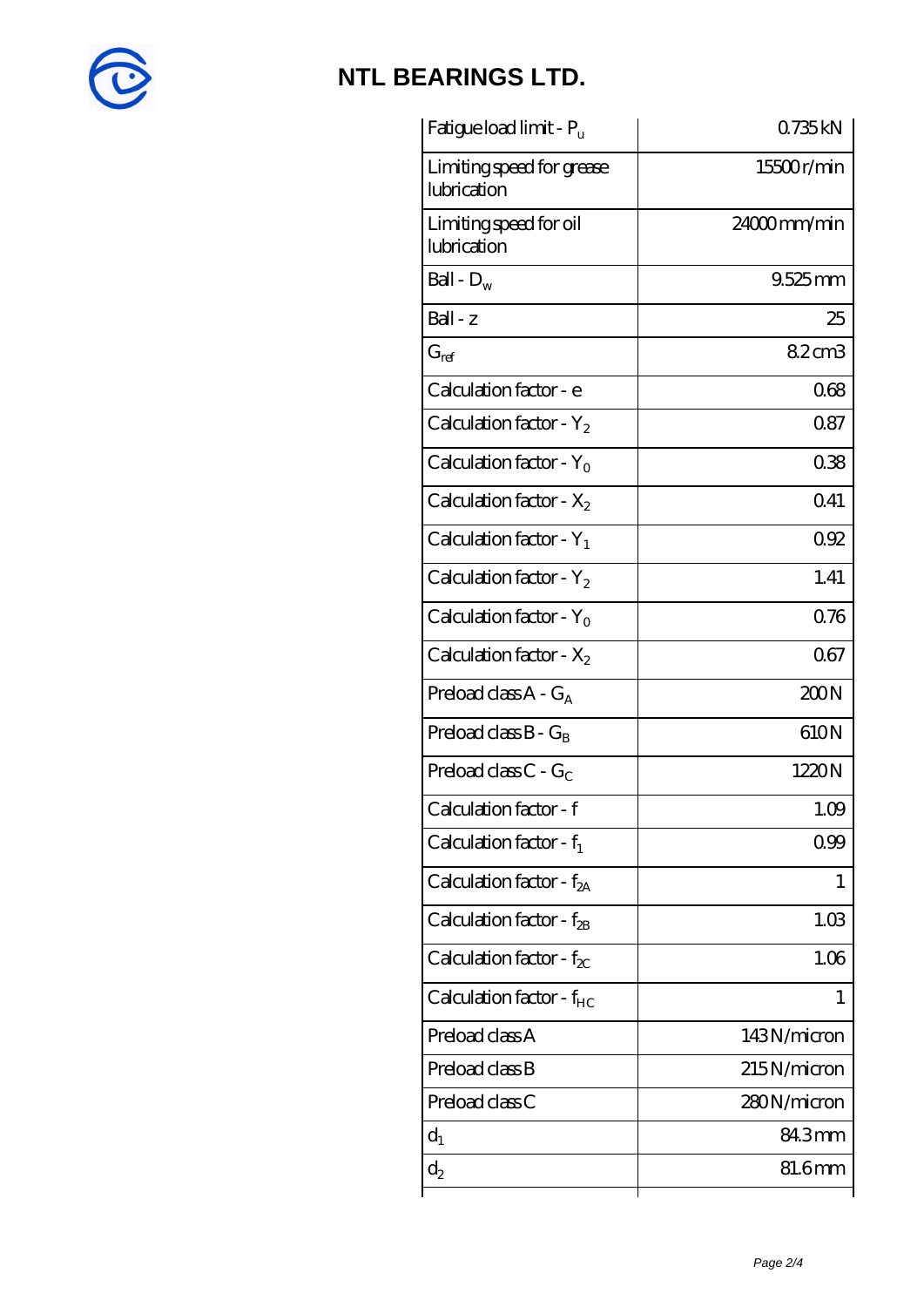

| $D_1$                                         | 95.32mm             |
|-----------------------------------------------|---------------------|
| $C_1$                                         | $67$ mm             |
| $r_{1,2}$ min.                                | $1.1 \,\mathrm{mm}$ |
| $r_{34}$ min.                                 | 06 <sub>mm</sub>    |
| $d_{a}$ min.                                  | 76 <sub>mm</sub>    |
| $d_h$ min.                                    | $76$ mm             |
| $D_a$ max.                                    | $104 \text{mm}$     |
| $Db$ max.                                     | 105.8mm             |
| $r_a$ max.                                    | $1 \,\mathrm{mm}$   |
| $rb$ max.                                     | 06 <sub>mm</sub>    |
| $d_{n}$                                       | 865mm               |
| Basic dynamic load rating C                   | 225kN               |
| Basic static load rating $C_0$                | 17.3kN              |
| Fatigue load limit $P_u$                      | 0735kN              |
| Attainable speed for grease<br>lubrication    | 15500r/min          |
| Attainable speed for oil-air<br>lubrication   | 24000r/min          |
| Ball diameter $D_w$                           | $9.525$ mm          |
| Number of balls z                             | 25                  |
| Reference grease quantity<br>$G_{\text{ref}}$ | $82 \text{cm}^3$    |
| Preload class $A G_A$                         | 200N                |
| Static axial stiffness, preload<br>classA     | $143N/\mu$ m        |
| Preload class $BG_B$                          | 610N                |
| Static axial stiffness, preload<br>classB     | $215N/\mu$ m        |
| Preload class C $G_C$                         | 1220N               |
| Static axial stiffness, preload<br>classC     | 280N/μ m            |
| Calculation factor f                          | 1.09                |
| Calculation factor $f_1$                      | 099                 |
| Calculation factor $f_{2A}$                   | 1                   |
|                                               |                     |